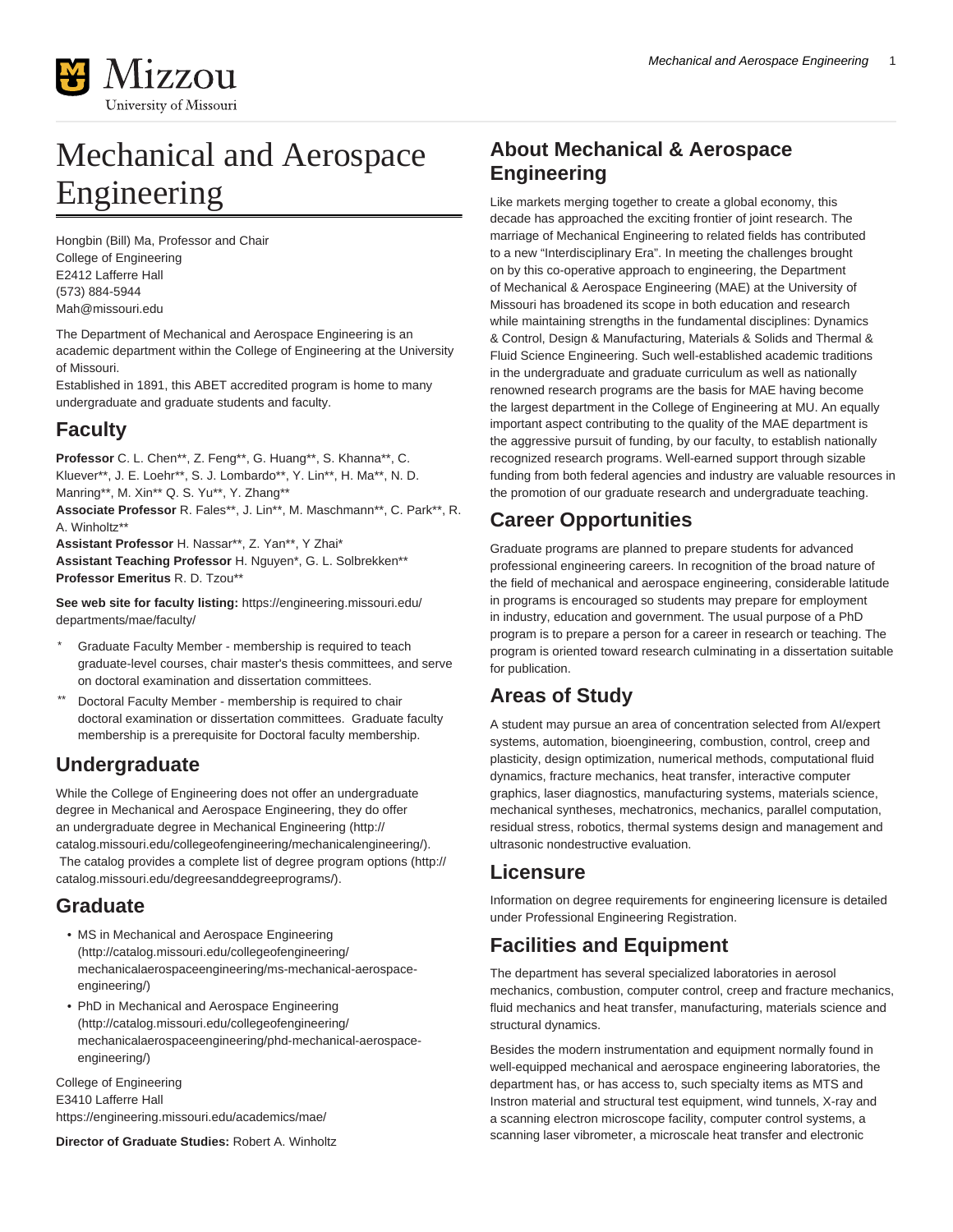

coding laboratory, an experimental stress laboratory, a fluid power laboratory and the university research reactor.

## **Information Technology and Computing**

A combination of the campus Division of Information Technology and the Engineering Technical Services (ETS) provided advanced engineering computation for College of Engineering faculty and students. CAD/CAM and graphics are the primary emphasis, although artificial intelligence, multiple high-level programming languages and computational and simulation libraries also are available.

The College of Engineering operates one high performance enterprise server, two super minicomputers and 17 HP workstations. The ETS also provides hardware/software support, locally, to nine College of Engineering departments and their affiliated research centers. These units are networked via Ethernet to the superminicomputers operated by the College of Engineering.

The Division of IT operates two remote terminal sites in the Engineering Buildings East. The University also supports an extensive computer system consisting of IBM mainframe computers, remote terminal sites, and PC and Macintosh labs throughout the campus.

## **Financial Aid from the Program**

Admission decisions to the graduate program are made without considerations of a student's financial need. Once admitted, a student may be considered for fellowships, research assistantships (RAs) and teaching assistantships (TAs). Awarding of fellowships is initiated by the department. RAs are awarded by individual faculty members. A student may apply by contacting faculty members directly. Application forms for TAs are available in the department office. International students are not eligible for TAs in their first semester of study. For specific departmental requirements, please refer to the MAE Graduate Handbook. Please see the department website for information on how to contact the professors individually about research assistantships offered.

### **MAE 1000: Introduction to Mechanical Engineering**

Introduction to the mechanical engineering profession, the Mechanical and Aerospace Engineering Department and curriculum, and the core disciplines of mechanical engineering. Introduction to engineering problem solving, ethics, and design.

### **Credit Hour**: 1

**Prerequisites:** Restricted to engineering students only

### **MAE 1100: Introduction to Computer Aided Design**

Introduction to 2D and 3D mechanical modeling techniques using computer-aided design (CAD) software. Topics include 3D part and assembly modeling, 2D part and assembly drawings, standards of engineering drawings, and basic animation and simulation. Graded on A-F basis only. Prerequisites/

### **Credit Hours**: 3

**Prerequisites:** Restricted to Engineering Students only, or by departmental consent **Corequisites:** MATH 1500

### **MAE 1100H: Introduction to Computer Aided Design - Honors**

Introduction to 2D and 3D mechanical modeling techniques using computer-aided design (CAD) software. Topics include 3D part and assembly modeling, 2D part and assembly drawings, standards of

engineering drawings, and basic animation and simulation. Graded on A-F basis only. Prerequisites/

### **Credit Hours**: 3

**Prerequisites:** Restricted to Engineering Students only, or by departmental consent. Honors eligibility required **Corequisites:** MATH 1500

### **MAE 2100: Programming and Software Tools**

Introduction to the use of computers, programming, and software. Topics include MATLAB syntax and programming techniques, algorithm design, and programming with Excel spreadsheets.

### **Credit Hours**: 3

**Prerequisites:** grade of C- or better in MATH 1700. Restricted to Mechanical Aerospace Engineering students only

### **MAE 2200: Engineering Materials**

The nature of the structure of engineering materials. The relationship of material structure to physical properties. Mechanical behavior of engineering materials. Graded on A-F basis only.

### **Credit Hours**: 3

**Prerequisites:** Grade of C- or better in ENGINR 1200 and CHEM 1320. Restricted to Mechanical and Aerospace Engineering students only

### **MAE 2200W: Engineering Materials - Writing Intensive**

The nature of the structure of engineering materials. The relationship of material structure to physical properties. Mechanical behavior of engineering materials. Graded on A-F basis only.

### **Credit Hours**: 3

**Prerequisites:** Grade of C- or better in ENGINR 1200 and CHEM 1320. Restricted to Mechanical and Aerospace Engineering students only

### **MAE 2300: Thermodynamics**

(same as ENGINR 2300). Fluid properties, work and heat, first law, second law, entropy, applications to vapor and ideal gas processes.

### **Credit Hours**: 3

**Prerequisites:** grade of C- or better in PHYSCS 2750; restricted to MAE students only

#### **MAE 2500: Introduction to Manufacturing Processes**

Introduction to the fundamentals of manufacturing processes including forming, machining, casting, and welding, with emphasis on material processing, manufacturing equipment, and design considerations for manufacturing. Students will be trained in machine-shop safety, and will apply engineering graphics to design a simple part, and then use basic machining processes to manufacture the part in the machine shop. Graded on A-F only.

### **Credit Hours**: 3

**Prerequisites:** MAE 1100 and PHYSCS 2750

### **MAE 2600: Dynamics**

Basic fundamentals of particle and rigid body dynamics; energy and momentum methods.

### **Credit Hours**: 3

**Prerequisites:** grade of C- or better in ENGINR 1200. Restricted to Mechanical and Aerospace Engineering students only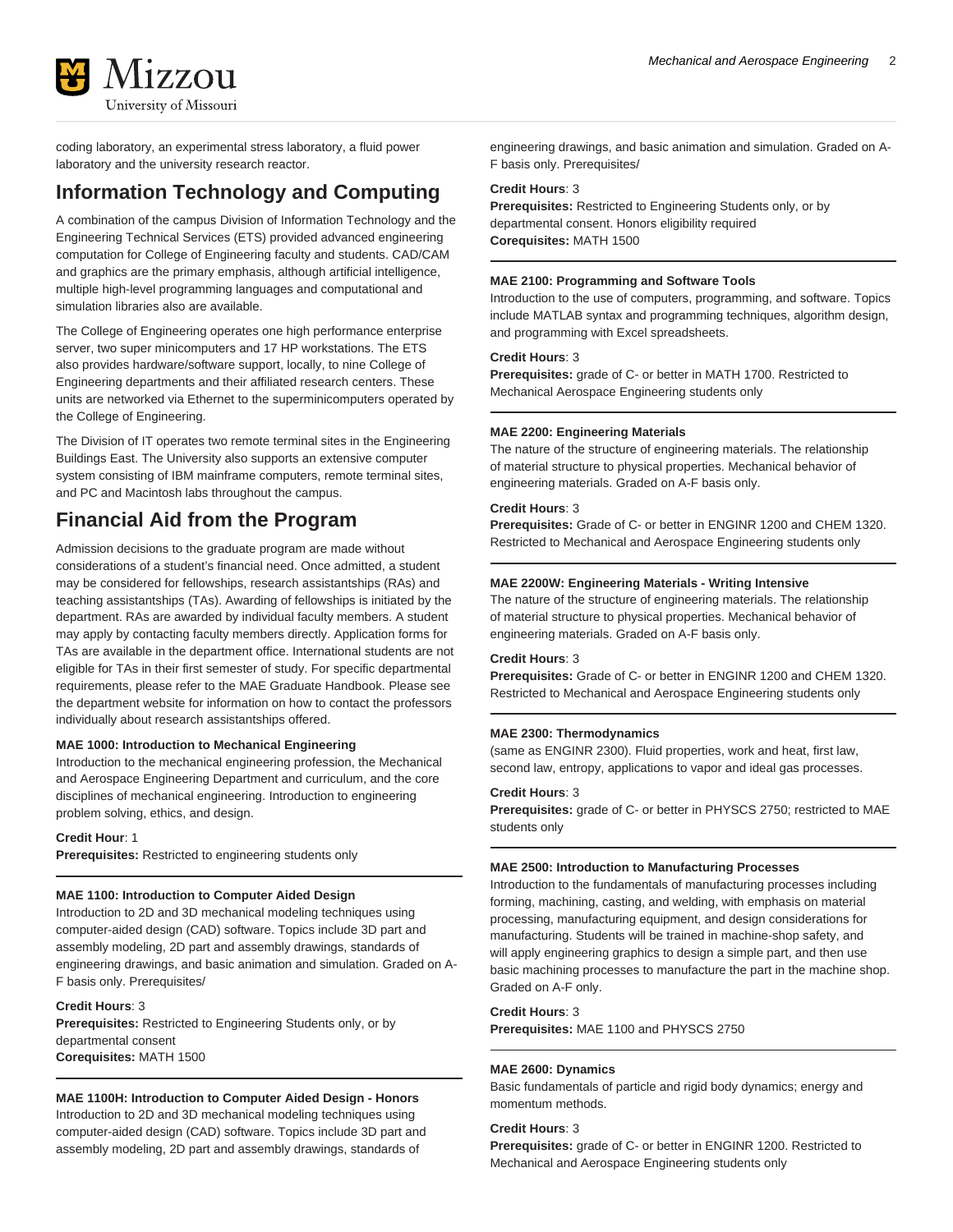

### **MAE 3100: Computational Methods for Engineering Design**

Introduction to numerical methods for linear system analysis, curve-fitting, integration and differentiation, and optimization. The numerical methods are demonstrated through computer implementation and application to engineering design problems.

### **Credit Hours**: 3

**Prerequisites or Corequisites:** MATH 4100 grade of C- or better **Prerequisites:** Grade of C- or better in MAE 2100; Restricted to Mechanical and Aerospace Engineering students only

### **MAE 3400: Fluid Mechanics**

A basic course in fluid mechanics. Topics include: fluid properties, hydrostatics, conservation laws, infinitesimal and finite control volume analysis, Navier-Stokes equations, dimensional analysis, internal and external flows. Graded on A-F basis only.

### **Credit Hours**: 3

**Prerequisites or Corequisites:** Grade of C- or better in MAE 2300 or ENGINR 2300

**Prerequisites:** Grade of C- or better in MAE 2600; Restricted to Mechanical and Aerospace Engineering students only

### **MAE 3500: Manufacturing Methods**

Fundamentals of manufacturing processes including forming, machining, casting, micro/nano manufacturing, rapid prototyping, and smart manufacturing systems. Emphasis on material selection and design considerations for manufacturing. Graded on A-F basis only.

#### **Credit Hours**: 3

**Prerequisites:** Grade of C- or better in MAE 1100 and MAE 2200/MAE 2200W. Restricted to Mechanical and Aerospace Engineering students only

### **MAE 3600: Dynamic Systems and Control**

Modeling and analysis of dynamic systems and introduction to feedback control. Topics include dynamic modeling and response of mechanical, electrical, fluid, and thermal systems; and feedback control systems analysis.

#### **Credit Hours**: 3

**Prerequisites or Corequisites:** ENGINR 2100 grade of C- or better **Prerequisites:** Grade of C- or better in MAE 2600 and MAE 3100 and MATH 4100. Restricted to Mechanical and Aerospace Engineering students only

### **MAE 3600H: Dynamic Systems and Control - Honors**

Modeling and analysis of dynamic systems and introduction to feedback control. Topics include dynamic modeling and response of mechanical, electrical, fluid, and thermal systems; and feedback control systems analysis.

#### **Credit Hours**: 3

**Prerequisites or Corequisites:** ENGINR 2100 grade of C- or better **Prerequisites:** Grade of C- or better in MAE 2600 and MAE 3100 and MATH 4100. Restricted to Mechanical and Aerospace Engineering students only. Honors eligibility required

#### **MAE 3800: Instrumentation and Measurements Laboratory**

Design and reporting of experimental investigations. Topics include instrument design equations, sources of error, and calibration. Survey of instruments to measure: voltage, resistance, current, time, frequency, displacement, velocity, acceleration, strain, force, and torque.

### **Credit Hours**: 3

**Prerequisites or Corequisites:** MAE 3600 grade of C- or better **Prerequisites:** grade of C- or better in ENGINR 2100 and ENGINR 2200 and Physics 2760; Restricted to Mechanical and Aerospace Engineering students only

### **MAE 3910: Machine Element Design**

Application of stress and fatigue analyses to the design of machine elements such as fasteners, springs, shafts, and gears. Topics include selection of appropriate materials and machine elements. Graded on A-F basis only.

### **Credit Hours**: 3

**Prerequisites:** Grade of C- or better in ENGINR 2200 and MAE 2200/ MAE 2200W. Restricted to Mechanical and Aerospace Engineering students only

### **MAE 4001: Topics in Mechanical and Aerospace Engineering**

Current and new technical developments in mechanical and aerospace engineering. Enrollment limited to Mechanical and Aerospace Engineering students only. Graded on A-F basis only.

#### **Credit Hours**: 3

**Prerequisites:** See instructor provided prerequisites

#### **MAE 4085: Problems in Mechanical and Aerospace Engineering**

Special design, experimental and analytical problems in mechanical and aerospace engineering.

**Credit Hour**: 1-99 **Prerequisites:** Instructor's consent

### **MAE 4210: Aerospace Structures**

(cross-leveled with MAE 7210). Fundamentals of the mechanics and design issues of aerospace structures. Analysis of thin skins with stiffeners for external surfaces, bulkheads and frames for shape support, and fasteners for holding components together. Graded on A-F basis only.

### **Credit Hours**: 3

**Prerequisites:** C- or better in ENGINR 2200

### **MAE 4220: Materials Selection**

(cross-leveled with MAE 7220). Study of the physical and mechanical metallurgy of alloy systems of interest in engineering applications.

#### **Credit Hours**: 3

**Prerequisites:** C- or better in MAE 2200; Restricted to Mechanical and Aerospace Engineering students only

### **MAE 4230: Nanomaterials**

(cross-leveled with MAE 7230). The primary goal of this course is to introduce students into the new field of nanostructured materials. The emphasis of the course is to introduce the students into synthesis and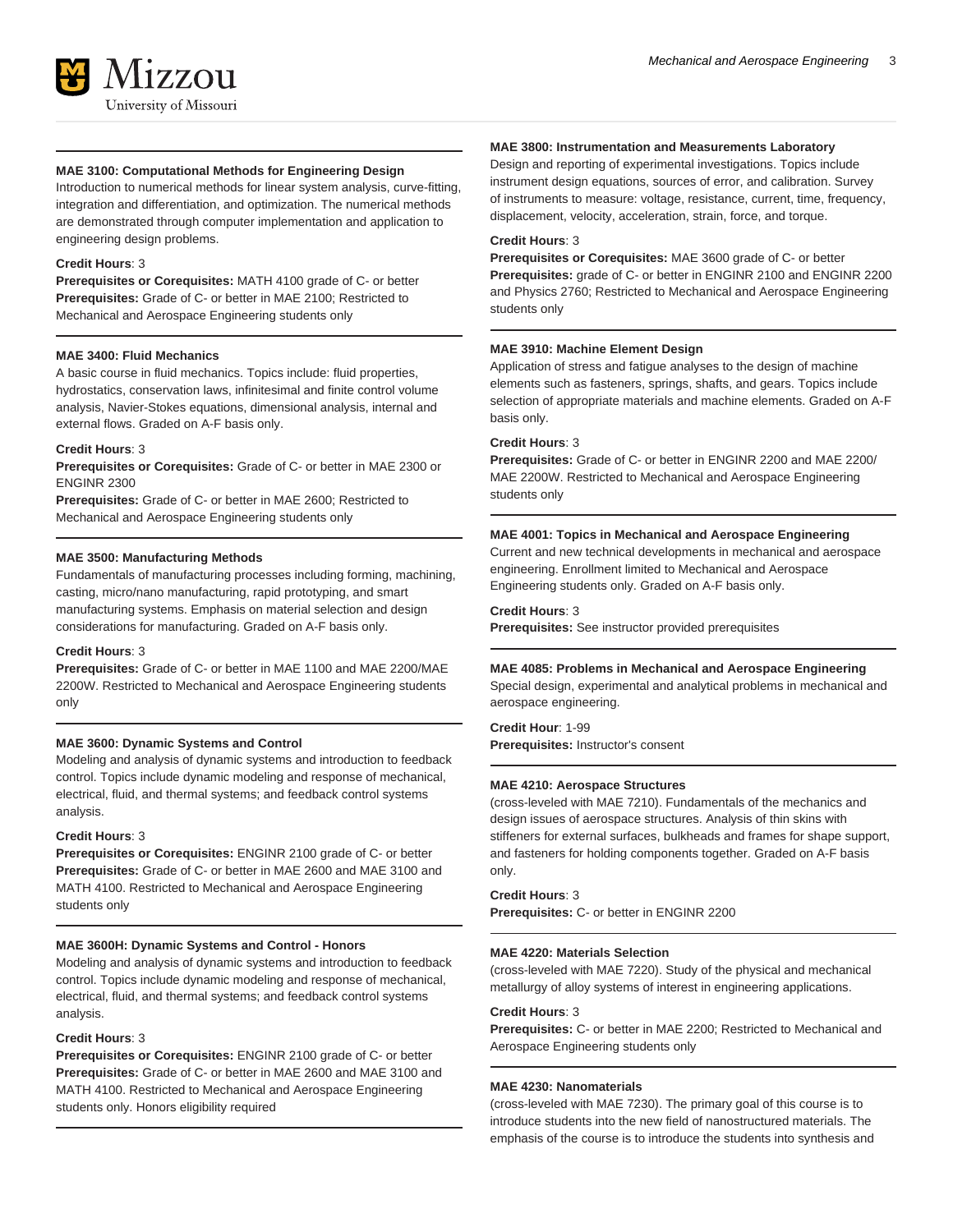

characterization of nanomaterials, the behavior of such materials with nanoscale structures, and their technological applications.

### **Credit Hours**: 3

**Prerequisites:** C- or better in MAE 2200 or equivalent

### **MAE 4230W: Nanomaterials - Writing Intensive**

(cross-leveled with MAE 7230). The primary goal of this course is to introduce students into the new field of nanostructured materials. The emphasis of the course is to introduce the students into synthesis and characterization of nanomaterials, the behavior of such materials with nanoscale structures, and their technological applications.

**Credit Hours**: 3

**Prerequisites:** C- or better in MAE 2200 or equivalent

### **MAE 4231: Transport Phenomena in Materials Processing**

(same as BIOL\_EN 4231; cross-leveled with BIOL\_EN 7231, MAE 7231). Applications of fluid flow, heat transfer, and mass transfer in steady-state and unsteady-state materials processing with applications to metals, polymers, and ceramics. Graded on A-F basis only.

### **Credit Hours**: 3

**Prerequisites or Corequisites:** MAE 4300 **Prerequisites:** C- or better in Math 4100

### **MAE 4232: Ceramic Materials and Processing**

(cross-leveled with MAE 7232). Treatment of ceramics materials, structure, and ceramic processing with hands-on demonstration/labs. Graded on A-F basis only.

**Credit Hours**: 3

**Prerequisites:** C- or better in MAE 2200

### **MAE 4233: Polymer Materials and Engineering**

(cross-leveled with MAE 7233). Introduction to polymers as engineering materials; basic concepts and characteristics of polymers; relationship of molecular conformation, structure and morphology to physical and mechanical properties; thermal transition; processing techniques; and polymer composites. Graded on A-F basis only.

**Credit Hours**: 3

#### **MAE 4250: Composite Materials**

(cross-leveled with MAE 7250). A survey of composite materials used in engineering emphasizing fiber-reinforced composites but including laminate and particulate composites.

### **Credit Hours**: 3

**Prerequisites:** C- or better in MAE 2200. Restricted to Mechanical and Aerospace Engineering students only

### **MAE 4270: Nondestructive Evaluation of Materials**

(cross-leveled with MAE 7270). The role of nondestructive evaluation (NDE) in engineering is explored. Ultrasonic NDE is studied in detail. Labs are used to support the study of ultrasonic NDE. Other NDE techniques are surveyed.

#### **Credit Hours**: 3

**Prerequisites:** C- or better in MAE 2200, Mechanical and Aerospace Engineering students only

### **MAE 4280: Introduction to Finite Element Methods**

(cross-leveled with MAE 7280). The application of matrix operations, energy concepts and structural mechanics to the development of the finite element method. Application of finite element method to beams, frames and trusses.

### **Credit Hours**: 3

**Prerequisites:** C- or better in ENGINR 2200, MAE 3100, MAE students only

#### **MAE 4290: Welding Engineering**

(cross-leveled with MAE 7290). Welding is the most common method of joining similar as well as dissimilar materials. This course thus introduces the basic science and engineering aspects of commonly used fusion and non-fusion welding processes. Stress analysis and failure to welded joints is also introduced to develop safe and durable welded structures.

#### **Credit Hours**: 3

**Prerequisites:** senior standing in Mechanical and Aerospace Engineering

#### **MAE 4300: Heat Transfer**

Fundamentals of conduction, convection and radiation. Use of nondimensional parameters. Theory and design of simple heat exchangers. Graded on A-F basis only.

#### **Credit Hours**: 3

**Prerequisites:** Grade of C- or better in MAE 2300 or ENGINR 2300. Grade of C- or better in MAE 3400. Restricted to Mechanical and Aerospace Engineering students only

### **MAE 4310: Intermediate Heat Transfer**

(cross-leveled with MAE 7310). Advanced topics in conduction, convection, and radiation. Heat exchanges and their applications will also be analyzed.

### **Credit Hours**: 3

**Prerequisites:** C- or better in MAE 4300 and Mechanical Engineering students only

### **MAE 4320: Design of Thermal Systems**

(cross-leveled with MAE 7320). Thermal systems are simulated by mathematical models (often on a digital computer), followed by optimization. Supporting topics include: economics, heat transfer, thermodynamics, and optimization.

### **Credit Hours**: 3

**Prerequisites:** C- or better in MAE 4300

### **MAE 4320W: Design of Thermal Systems - Writing Intensive**

Thermal systems are simulated by mathematical models (often on a digital computer), followed by optimization. Supporting topics include: economics, heat transfer, thermodynamics, and optimization.

**Credit Hours**: 3 **Recommended:** MAE 4300

### **MAE 4325: Nanoscale Energy Transport**

(cross-leveled with MAE 7325). This course examines non-equilibrium energy processes from the vantage point of fundamental energy carriers.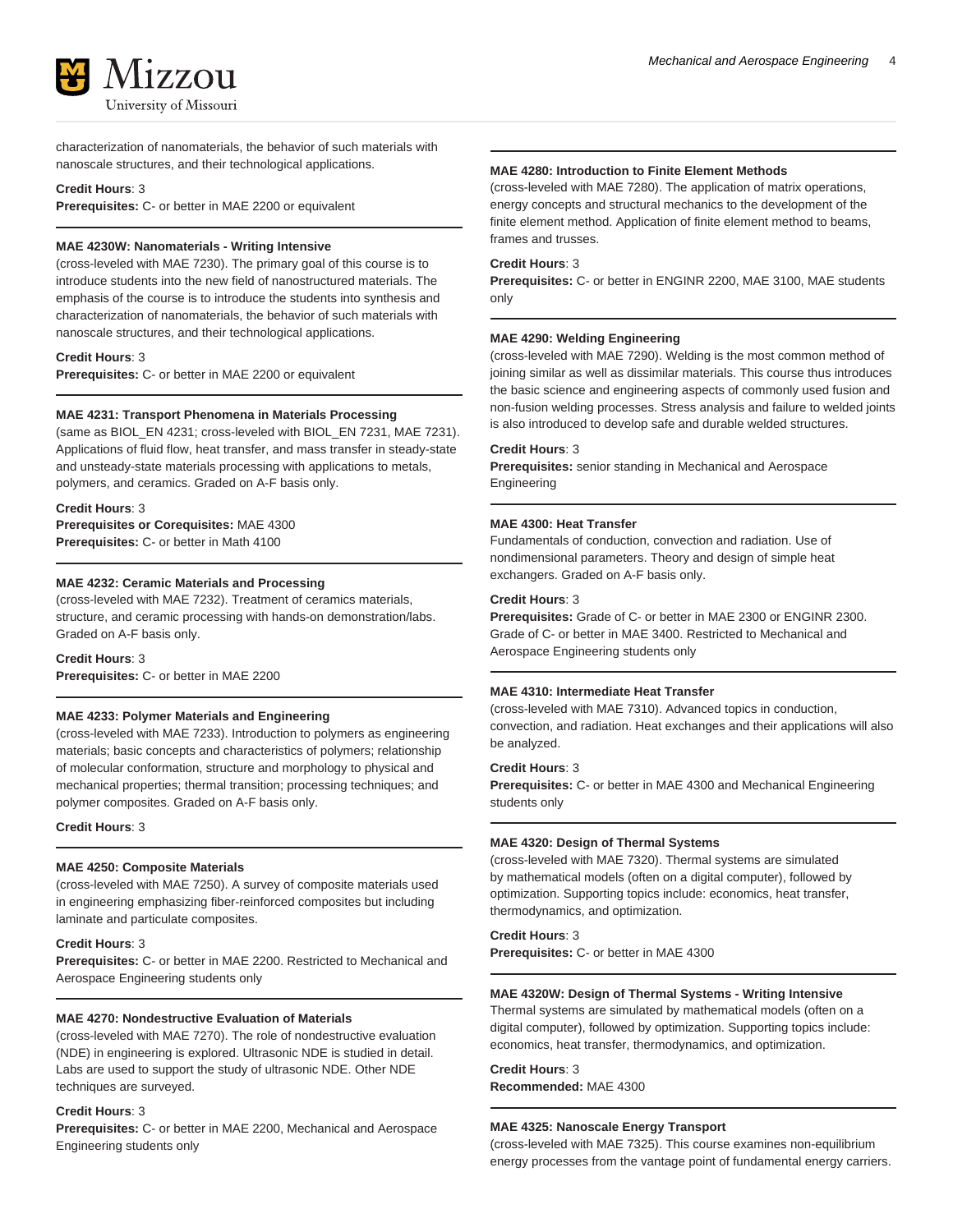

Topics include foundational solid state physics, statistical energy carrier distributions, density of states, and dispersion relationships. Energy transport will be discussed in terms of kinetic theory, the Landauer Formalism, and the Boltzmann Transport Equation. Graded on A-F basis only.

### **Credit Hours**: 3

**Prerequisites:** Senior standing in MAE

### **MAE 4340: Heating and Air Conditioning**

(cross-leveled with MAE 7340). General principles of thermal science applied to the design of environmental control systems. Topics covered include heating and cooling load calculations, annual operating and life cycle cost estimating, duct and pipe sizing, and equipment selection.

**Credit Hours**: 3

**Prerequisites:** C- or better in MAE 4300 and MAE students only

#### **MAE 4350: Industrial Energy Analysis**

(cross-leveled with MAE 7355). Energy use in industrial systems: furnaces, boilers, compressors, motors, lighting, etc. Insulation in building envelopes. Renewable energy sources. Energy auditing and economic analysis. Graded on A-F basis only.

**Credit Hours**: 3 **Prerequisites or Corequisites:** MAE 4300

### **MAE 4371: Energy Systems and Resources**

(same as ECE 4020, NU\_ENG 4315; cross-leveled with ECE 7020, NU\_ENG 7315, MAE 7371). Analysis of present energy usage in Missouri, USA and the world, evaluation of emerging energy technologies and trends for the future. Economics and environmental impact of the developed technologies. Graded on A-F basis only.

### **Credit Hours**: 3

**Prerequisites:** C- or better in ENGINR 2300

### **MAE 4380: Intermediate Thermodynamics**

(cross-leveled with MAE 7380). Topics from classical and statistical thermodynamics.

**Credit Hours**: 3 **Prerequisites:** C- or better in MAE 2300

### **MAE 4390: Aerospace Propulsion**

(cross-leveled with MAE 7390). Analysis of aircraft engines and spacecraft propulsion systems.

**Credit Hours**: 3

**Prerequisites:** C- or better in MAE 3400 and Junior standing in Mechanical and Aerospace Engineering

### **MAE 4420: Intermediate Fluid Mechanics**

(cross-leveled with MAE 7420). Topics in potential and viscous flow theory, and computational fluid dynamics.

### **Credit Hours**: 3

**Prerequisites:** C- or better in MAE 3400

### **MAE 4430: Introduction to Computational Fluid Dynamics and Heat Transfer**

(cross-leveled with MAE 7430). Introduction to the principles and development of the finite difference approximations to the governing differential equations of viscous and inviscid fluid flow, as well as heat transfer. Introduction to discretization methods and the calculation of flow fields, convection, diffusion and conduction.

### **Credit Hours**: 3

**Prerequisites:** C- or better in MAE 3400

### **MAE 4440: Aerodynamics**

(cross-leveled with MAE 7440). Presents fundamentals of wing and airfoil theory for incompressible flow, including fluid kinematics and dynamics, potential flow, flow about a body, thin-airfoil theory, and finite wing.

#### **Credit Hours**: 3

**Prerequisites:** C- or better in MAE 3400

#### **MAE 4450: Gas Dynamics**

(cross-leveled with MAE 7450). One dimensional compressible flow with and without friction and heat transfer. Isentropic flow and shock phenomenon in nozzles and diffusers.

### **Credit Hours**: 3

**Prerequisites:** C- or better MAE 3400

### **MAE 4460: Microfluidics**

(cross-leveled with MAE 7460). This course focuses on liquid transport in micro/nano fluidic devices and related electrohydrodynamics. Graded on A-F basis only.

**Credit Hours**: 3 **Recommended:** MAE 3400

#### **MAE 4600: Advanced Mechanics of Materials**

(same as CV\_ENG 4600; cross-leveled with MAE 7600 and CV\_ENG 7600). Advanced concepts, methodology and solution procedures in mechanics of materials, including the theories of stress and strain in three-dimensions, linear stress-strain-temperature relations, inelastic material behavior and energy methods, as well as selected topics such as torsion, nonsymmetrical bending and shear center for thin-wall beam cross sections. Graded on A-F basis only.

### **Credit Hours**: 3

**Prerequisites:** C- or better in ENGINR 2200 and Junior standing in MAE or CV\_ENG

#### **MAE 4620: Aircraft Flight Performance**

(cross-leveled with MAE 7620). Analysis of aircraft flight and aircraft performance metrics. Topics include airplane aerodynamics and propulsion, steady flight, range, endurance, take-off and landing, and aircraft maneuvers. Graded on A-F basis only.

### **Credit Hours**: 3

**Prerequisites:** C- or better in MAE 2600, MAE 3100, MAE 3400, and Junior standing in Mechanical and Aerospace Engineering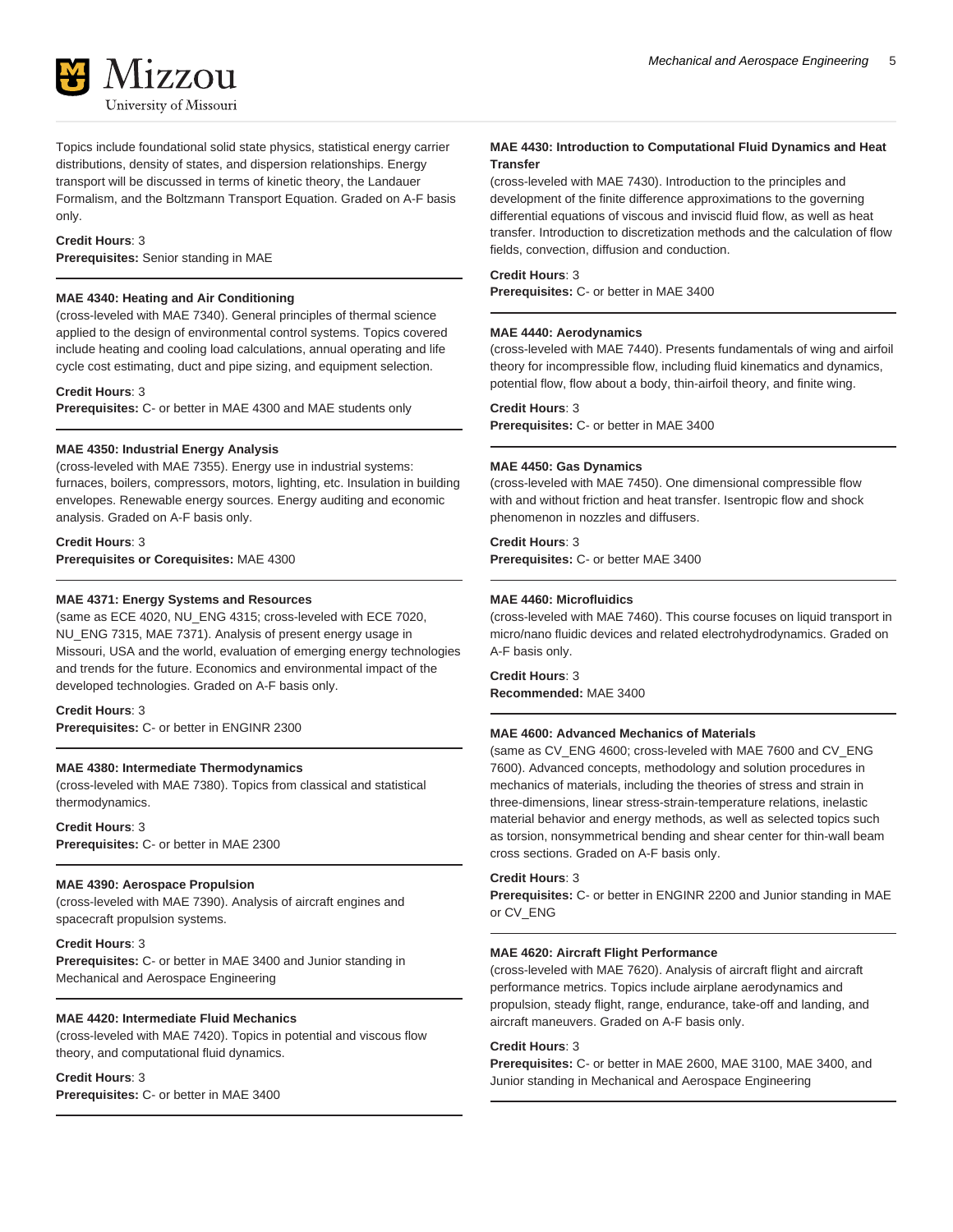

### **MAE 4630: Space Flight Mechanics**

(cross-leveled with MAE 7630). Analysis of spacecraft orbits and trajectories. Topics include orbital mechanics, orbital maneuvers, interplanetary missions, and entry flight mechanics.

### **Credit Hours**: 3

**Prerequisites:** C- or better in MAE 2600, MAE 3100, and Junior standing in Mechanical and Aerospace Engineering

### **MAE 4635: Spacecraft Attitude Dynamics and Control**

(cross-leveled with MAE 7635). Spacecraft attitude representations; Spacecraft rotational kinematics and dynamics; Attitude determination and sensors; Environmental torques; Attitude stabilization strategies with gravity gradient, single and dual spins; Attitude control with momentum exchange devices. Graded on A-F basis only.

#### **Credit Hours**: 3

**Prerequisites:** Grade of C- or better in MAE 3600

### **MAE 4660: Vibration Analysis**

(same as CV\_ENG 4660; cross-leveled with MAE 7660, CV\_ENG 7660). Vibration theory and its application to mechanical systems. Topics include free and forced vibration analysis of single- and multi-degree of freedom systems.

### **Credit Hours**: 3

**Prerequisites:** C- or better in MATH 4100 and MAE 2600

### **MAE 4680: Introduction to MEMS**

(cross-leveled with MAE 7680). The course will start with a survey of the widespread applications of MEMS sensors and actuators. Micro fabrication methods used in conventional semiconductor industry will be introduced. MEMS-specific process will be emphasized. Fundamental principles in electric circuits and mechanics will be reviewed. Special attention is on mechanical issues encountered in MEMS design and fabrication.

### **Credit Hours**: 3

**Prerequisites:** C- or better in MAE 3600 and Junior standing in Mechanical and Aerospace Engineering

### **MAE 4690: Aircraft Flight Dynamics**

(cross-leveled with MAE 7690). Introduction to atmospheric flight mechanics, Static stability, Dynamic stability, Aircraft coordinate systems, Aircraft equations of motion, Small perturbation Analysis and Linearization, Aerodynamic force and moment representations, Longitudinal motion, Lateral/directional motion, Introduction to flight controls. Graded on A-F basis only.

### **Credit Hours**: 3

**Prerequisites:** C- or better in MAE 2600, MAE 3100, and MAE 3400 and Junior Standing in Mechanical and Aerospace Engineering

### **MAE 4710: Hydraulic Control Systems**

(cross-leveled with MAE 7710). Analysis of hydraulic control components and systems. Topics include pumps, valves, actuators, and industrial and mobile control systems. May be repeated for credit. Graded on A-F basis only.

#### **Credit Hours**: 3

**Prerequisites:** C- or better in MAE 3400, MAE 3600, and Junior standing in Mechanical and Aerospace Engineering

### **MAE 4720: Modern Control**

(cross-leveled with MAE 7720). Analysis and design of control systems using state-space methods. Topics include controllability and observability, feedback control using pole-placement, state observers, optimal linear-quadratic feedback control, and optimal estimation. Graded on A-F basis only.

### **Credit Hours**: 3

**Prerequisites:** C- or better in MAE 3600 and Junior standing in Mechanical and Aerospace Engineering

#### **MAE 4730: Mechatronics**

(cross-leveled with MAE 7730). Design of systems which require the integration of mechanical and electronic components. Topics include microcontrollers, sensors, actuators, mechanical systems, real time control system programming, and modeling of electronic and mechanical systems.

### **Credit Hours**: 3

**Prerequisites:** C- or better in MAE 3600 and Junior standing in Mechanical and Aerospace Engineering

### **MAE 4740: Digital Control**

(cross-leveled with MAE 7740). Design and analysis of control systems using discrete-time methods. Topics include z-transforms, sampling and reconstruction, stability analysis, and digital controller design.

#### **Credit Hours**: 3

**Prerequisites:** C- or better in MAE 3600 and Junior standing in Mechanical and Aerospace Engineering

### **MAE 4750: Classical Control**

(same as BIOL\_EN 4310, ECE 4310; cross-leveled with MAE 7750, BIOL\_EN 7310, ECE 7310 ). Study of feedback control design based on classical continuous-time methods. Topics include performance specifications, stability analysis, root locus compensator design, and frequency domain analysis and compensator design.

### **Credit Hours**: 3

**Prerequisites:** C- or better in MATH 4100

#### **MAE 4825: Materials and Manufacturing Laboratory**

Experiments in materials characterization, material properties, and manufacturing processes. Graded on A-F basis only.

#### **Credit Hours**: 3

**Prerequisites:** C- or better in MAE 3500 and MAE 3800, Restricted to Mechanical and Aerospace Engineering students only

### **MAE 4834: Thermal Fluids Laboratory**

Applied thermal and fluid systems, such as HVAC and psychometrics, will be introduced. Experiments conducted on thermal/fluid hardware components will be used to reinforce concepts. Graded on A-F basis only.

### **Credit Hours**: 3

**Prerequisites:** Grade of C- or better in MAE 4300 and MAE 3800. Restricted to Mechanical and Aerospace Engineering students only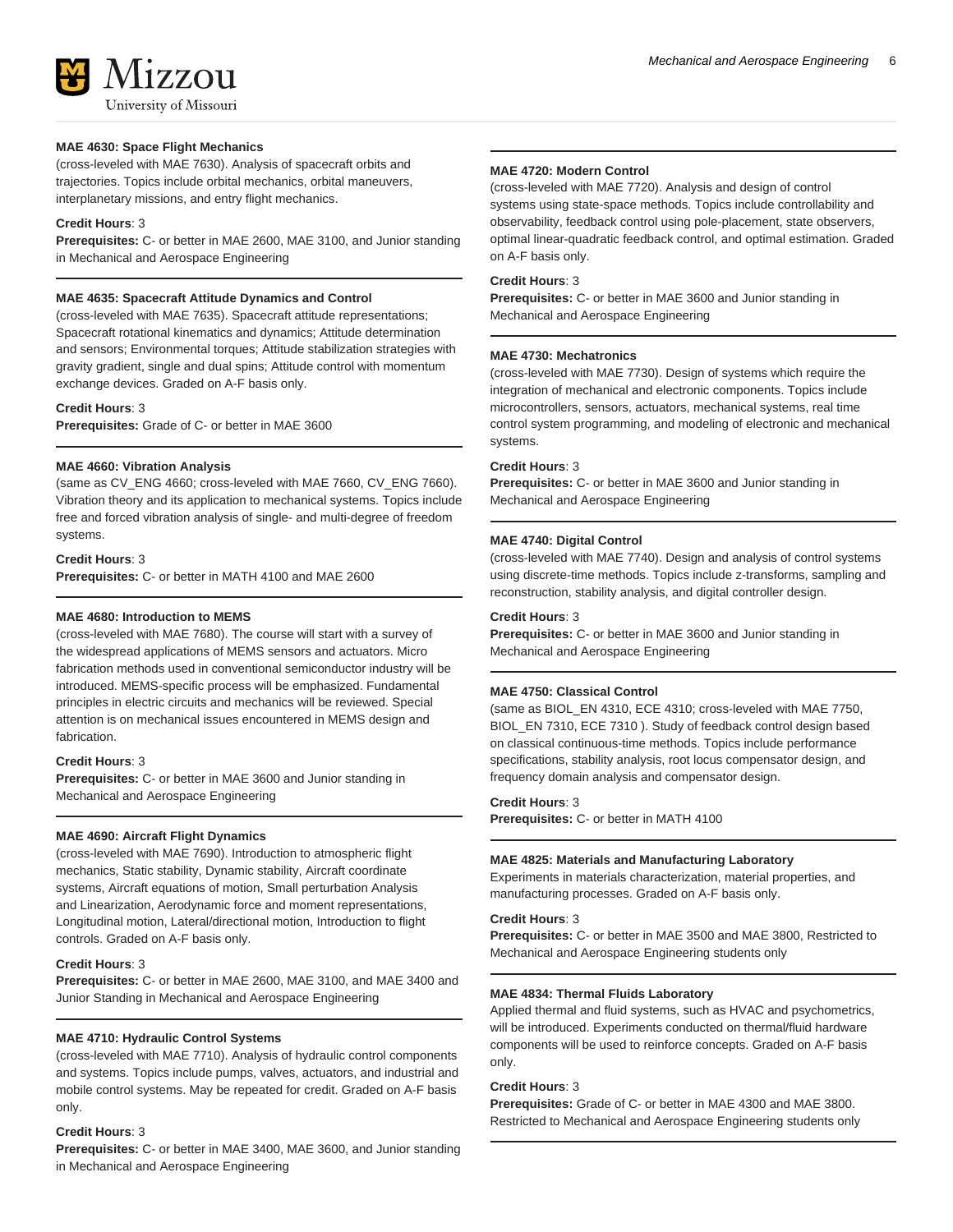

**MAE 4834W: Thermal Fluids Laboratory - Writing Intensive** Applied thermal and fluid systems, such as HVAC and psychometrics, will be introduced. Experiments conducted on thermal/fluid hardware components will be used to reinforce concepts. Graded on A-F basis only.

### **Credit Hours**: 3

**Prerequisites:** Grade of C- or better in MAE 3800 and MAE 4300. Restricted to Mechanical and Aerospace Engineering students only

### **MAE 4910: Mechanism Design**

(cross-leveled with MAE 7910). Analysis of kinematics and dynamics of machinery. Topics include design and selection of various mechanisms. Graded on A-F basis only.

### **Credit Hours**: 3

**Prerequisites:** Grade of C- or better in MAE 2600 and MAE 3100. Restricted to Mechanical and Aerospace Engineering students only **Recommended:** MAE 1100

### **MAE 4930: Applied Mechanical Optimization**

(cross-leveled with MAE 7930). Introduction to mathematical programming techniques and applications to the design of mechanical systems and components.

### **Credit Hours**: 3

**Prerequisites:** C- or better in MAE 3100, Mechanical and Aerospace Engineering students only

### **MAE 4940: Aircraft Design**

(cross-leveled with MAE 7940). Conceptual design of aircraft, from initial sizing and design layout to design analysis, optimization and trade studies. Fundamental theories for aircraft design including sizing, aerodynamic forces, airfoil selection, wing loading, configuration layout payloads, propulsion systems, landing gear, aerospace structures, and cost analysis. Graded on A-F basis only.

### **Credit Hours**: 3

**Prerequisites:** C- or better in ENGINR 2200, MAE 3400, MAE 3600, and Junior standing in MAE

### **MAE 4980: Senior Capstone Design**

Senior design experience. Topics include reliability, safety, manufacturability, economic, and environmental constraints; design case studies; and industrial design projects. Graded on A-F basis only.

### **Credit Hours**: 3

**Prerequisites or Corequisites:** C- or better in MAE 4825, MAE 4834, and STAT 4710 or IMSE 2110

### **MAE 4980W: Senior Capstone Design - Writing Intensive**

Senior design experience. Topics include reliability, safety, manufacturability, economic, and environmental constraints; design case studies; and industrial design projects. Graded on A-F basis only.

### **Credit Hours**: 3

**Prerequisites or Corequisites:** C- or better in MAE 4825, MAE 4834, and STAT 4710 or IMSE 2110

### **MAE 4990: Undergraduate Research in Mechanical and Aerospace Engineering**

Independent investigation or project in Mechanical Engineering. Enrollment limited to senior Mechanical and Aerospace Engineering students only.

**Credit Hour**: 0-6 **Prerequisites:** instructor's consent

### **MAE 4995: Undergraduate Honors Research Mechanical & Aerospace Engineering**

Independent investigation to be presented as an undergraduate honors thesis. Enrollment limited to Honors Mechanical and Aerospace Engineering students only. Prerequisites: Consent required

**Credit Hour**: 1-99

### **MAE 4995W: Undergraduate Honors Research Mechanical & Aerospace Engineering - Writing Intensive**

Independent investigation to be presented as an undergraduate honors thesis. Enrollment limited to Honors Mechanical and Aerospace Engineering students only. Prerequisites: Consent required

**Credit Hour**: 1-99

### **MAE 7001: Topics in Mechanical and Aerospace Engineering**

Current and new technical developments in mechanical and aerospace engineering. Graded on A-F basis only.

### **Credit Hours**: 3

**Prerequisites:** See instructor provided prerequisites

### **MAE 7210: Aerospace Structures**

Fundamentals of the mechanics and design issues of aerospace structures. Analysis of thin skins with stiffeners for external surfaces, bulkheads and frames for shape support, and fasteners for holding components together. Graded on A-F basis only.

### **Credit Hours**: 3

**Prerequisites:** grade of C or better in ENGINR 2200

### **MAE 7220: Materials Selection**

(cross-leveled with MAE 4220). Study of the physical and mechanical metallurgy of alloy systems of interest in engineering applications.

**Credit Hours**: 3 **Prerequisites:** MAE 2200

### **MAE 7230: Nanomaterials**

(cross-leveled with MAE 4230). The primary goal of this course is to introduce students into the new field of nanostructured materials. The emphasis of the course is to introduce the students into synthesis and characterization of nanomaterials, the behavior of such materials with nanoscale structures, and their technological applications.

### **Credit Hours**: 3

**Prerequisites:** MAE 2200 or equivalent

### **MAE 7231: Transport Phenomena in Materials Processing**

(same as BIOL\_EN 7231; cross-leveled with MAE 4231, BIOL\_EN 4231) Applications of fluid flow, heat transfer, and mass transfer in steady-state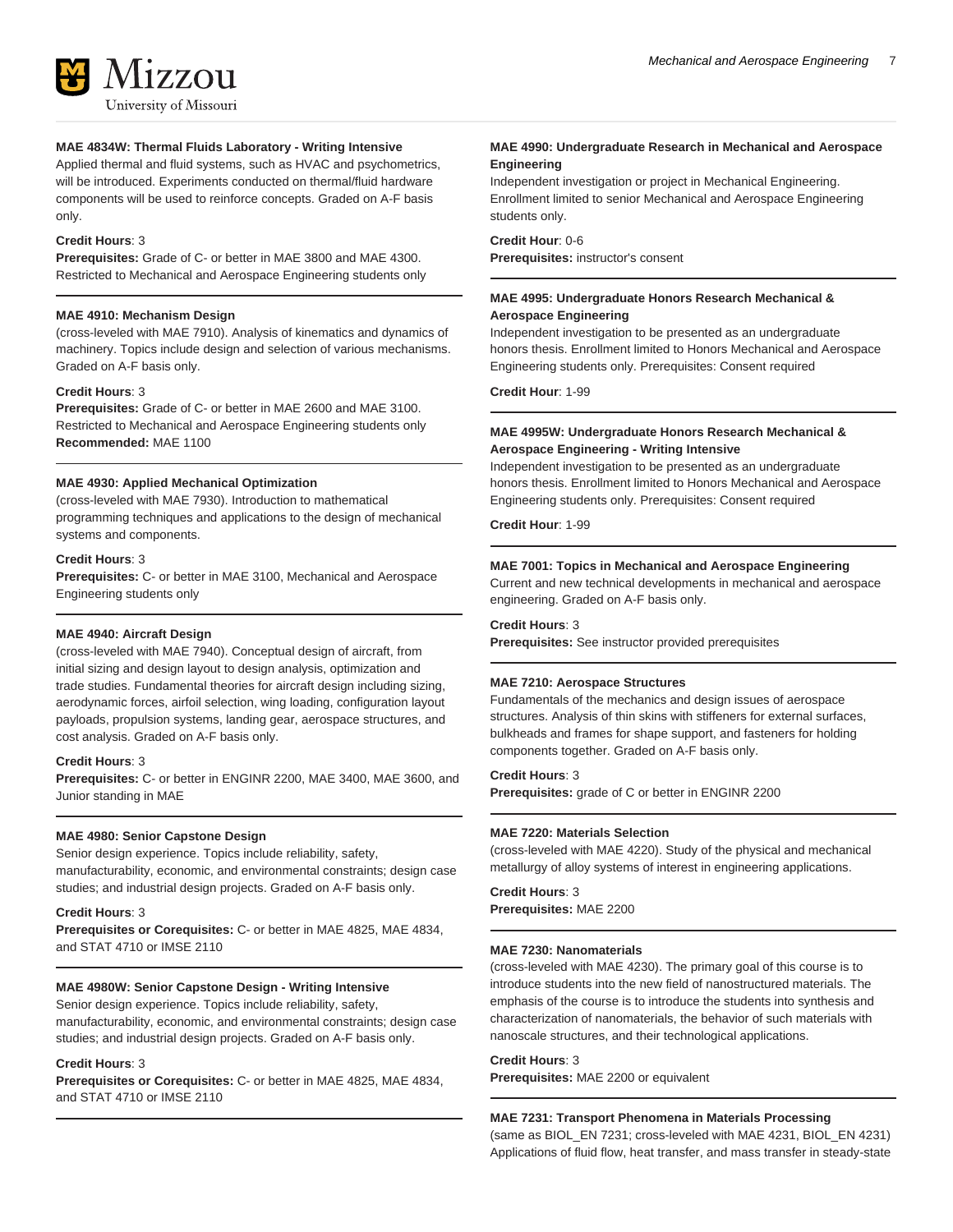

and unsteady-state materials processing with applications to metals, polymers, and ceramics. Graded A-F basis only.

### **Credit Hours**: 3

**Prerequisites:** MAE 2200, MAE 3400, MAE 4300 (or equivalent courses) and MATH 4100

### **MAE 7232: Ceramic Materials and Processing**

(cross-leveled with MAE 4232). Treatment of ceramics materials, structure, and ceramic processing with hands-on demonstration/labs. Graded on A-F basis only.

**Credit Hours**: 3 **Prerequisites:** MAE 2200 or equivalent course

### **MAE 7233: Polymer Materials and Engineering**

(cross-leveled with MAE 4233). Introduction to polymers as engineering materials; basic concepts and characteristics of polymers; relationship of molecular conformation, structure and morphology to physical and mechanical properties; thermal transition; processing techniques; and polymer composites. Graded on A-F basis only.

**Credit Hours**: 3

### **MAE 7250: Composite Materials**

(cross-leveled with MAE 4250). A survey of composite materials used in engineering emphasizing fiber-reinforced composites but including laminate and particulate composites.

**Credit Hours**: 3 **Prerequisites:** MAE 2200

### **MAE 7270: Nondestructive Evaluation of Materials**

(cross-leveled with MAE 4270). The role of nondestructive evaluation (NDE) in engineering is explored. Ultrasonic NDE is studied in detail. Labs are used to support the study of ultrasonic NDE. Other NDE techniques are surveyed.

**Credit Hours**: 3 **Prerequisites:** MAE 2200

#### **MAE 7280: Introduction to Finite Element Methods**

(cross-leveled with MAE 4280). The application of matrix operations, energy concepts and structural mechanics to the development of the finite element method. Application of finite element method to beams, frames and trusses. Prerequisites: ENGINR 2200, MAE 3100, MAE students only.

### **Credit Hours**: 3

**Prerequisites:** Restricted to Mechanical and Aerospace Engineering students only

### **MAE 7290: Welding Engineering**

(cross-leveled with MAE 4290). Welding is the most common method of joining similar as well as dissimilar materials. This course thus introduces the basic science and engineering aspects of commonly used fusion and non-fusion welding processes. Stress analysis and failure to welded joints is also introduced to develop safe and durable welded structures.

#### **Credit Hours**: 3

**Prerequisites:** senior standing or graduate level

### **MAE 7310: Intermediate Heat Transfer**

(cross-leveled with MAE 4310). Advanced topics in conduction, convection, and radiation. Heat exchanges and their applications will also be analyzed.

### **Credit Hours**: 3

**Prerequisites:** MAE 4300

### **MAE 7320: Design of Thermal Systems**

(cross-leveled with MAE 4320). Thermal systems are simulated by mathematical models (often on a digital computer), followed by optimization. Supporting topics include: economics, heat transfer, thermodynamics, and optimization.

### **Credit Hours**: 3

**Prerequisites:** MAE 4300

### **MAE 7325: Nanoscale Energy Transport**

(cross-leveled with MAE 4325). This course examines non-equilibrium energy processes from the vantage point of fundamental energy carriers. Topics include foundational solid state physics, statistical energy carrier distributions, density of states, and dispersion relationships. Energy transport will be discussed in terms of kinetic theory, the Landauer Formalism, and the Boltzmann Transport Equation. Graded on A-F basis only.

**Credit Hours**: 3

### **MAE 7340: Heating and Air Conditioning**

(cross-leveled with MAE 4340). General principles of thermal science applied to the design of environmental control systems. Topics covered include heating and cooling load calculations, annual operating and life cycle cost estimating, duct and pipe sizing, and equipment selection.

**Credit Hours**: 3 **Prerequisites:** MAE 4300

#### **MAE 7355: Industrial Energy Analysis**

(cross-leveled with MAE 4350). Energy use in industrial systems: furnaces, boilers, compressors, motors, lighting, etc. Insulation in building envelopes. Renewable energy sources. Energy auditing and economic analysis. Graded on A-F basis only.

### **Credit Hours**: 3

**Corequisites:** MAE 4300 or instructor's consent

### **MAE 7371: Energy Systems and Resources**

(same as ECE 7020, NU\_ENG 7315; cross-leveled with ECE 4020, NU\_ENG 4315, MAE 4371). Analysis of present energy usage in Missouri, USA and the world, evaluation of emerging energy technologies and trends for the future. Economics and environmental impact of the developed technologies.

### **Credit Hours**: 3

### **MAE 7380: Intermediate Thermodynamics**

(cross-leveled with MAE 4380). Topics from classical and statistical thermodynamics.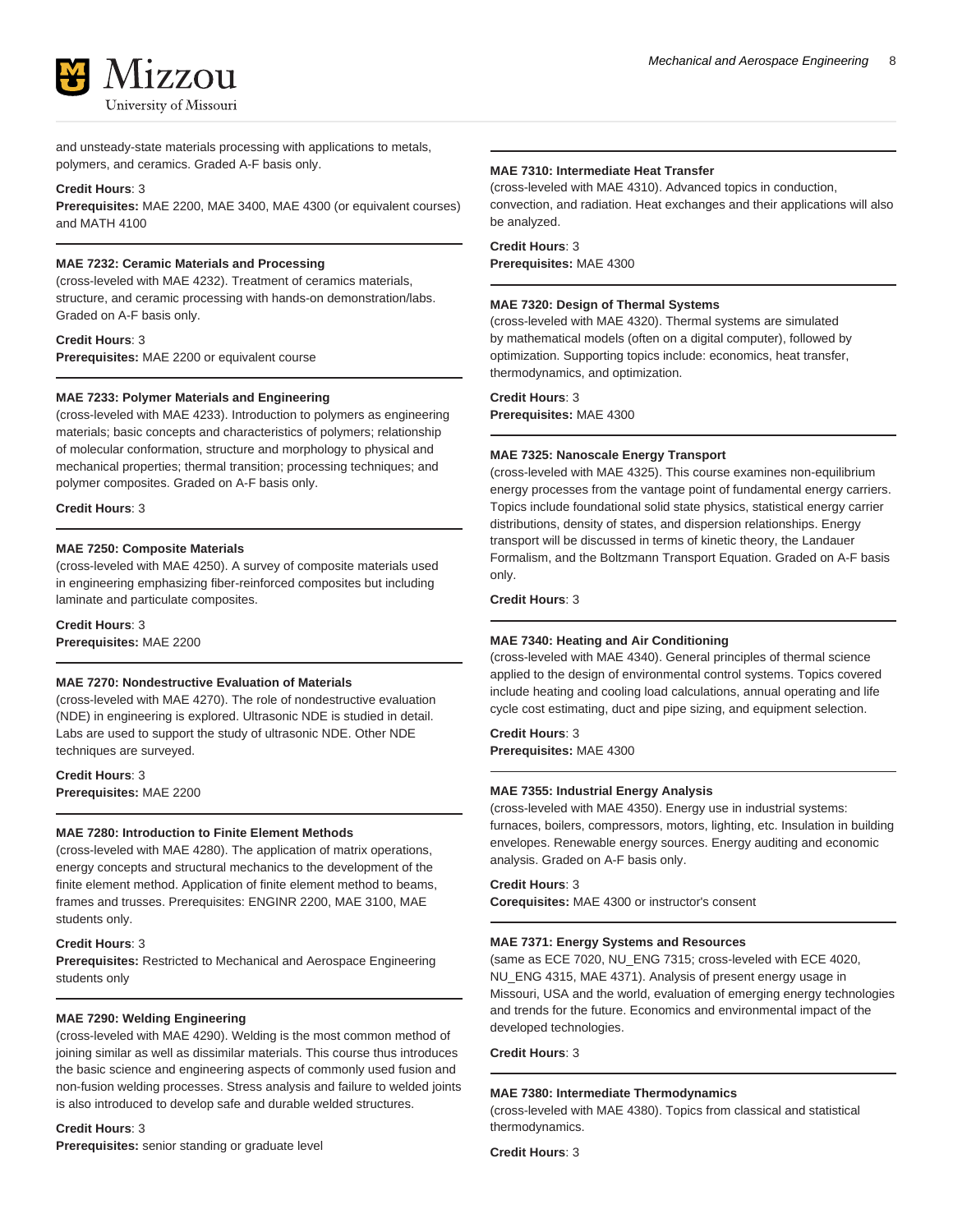

**Prerequisites:** ENGINR 2300

### **MAE 7390: Aerospace Propulsion**

(cross-leveled with MAE 4390). Analysis of aircraft engines and spacecraft propulsion systems.

### **Credit Hours**: 3

**Prerequisites:** MAE 3400

### **MAE 7420: Intermediate Fluid Mechanics**

(cross-leveled with MAE 4420).Topics in potential and viscous flow theory, and computational fluid dynamics.

**Credit Hours**: 3 **Prerequisites:** MAE 3400

### **MAE 7430: Introduction to Computational Fluid Dynamics and Heat Transfer**

(cross-leveled with MAE 4430). Introduction to the principles and development of the finite difference approximations to the governing differential equations of viscous and inviscid fluid flow, as well as heat transfer. Introduction to discretization methods and the calculation of flow fields, convection, diffusion and conduction.

### **Credit Hours**: 3

**Prerequisites:** MAE 3400, MAE 4300 and MAE 4420

### **MAE 7440: Aerodynamics**

(cross-leveled with MAE 4440). Presents fundamentals of wing and airfoil theory for incompressible flow, including fluid kinematics and dynamics, potential flow, flow about a body, thin-airfoil theory, and finite wing.

### **Credit Hours**: 3

**Prerequisites:** MAE 3100 and MAE 3400

### **MAE 7450: Gas Dynamics**

(cross-leveled with MAE 4450). One-dimensional compressible flow with and without friction and heat transfer. Isentropic flow and shock phenomenon in nozzles and diffusers.

**Credit Hours**: 3 **Prerequisites:** MAE 3400

### **MAE 7460: Microfluidics**

(cross-leveled with MAE 4460). This course focuses on liquid transport in micro/nano fluidic devices and related electrohydrodynamics. Graded on A-F basis only.

**Credit Hours**: 3 **Prerequisites:** MAE 3400

### **MAE 7600: Advanced Mechanics of Materials**

(same as CV\_ENG 7600; cross-leveled with MAE 4600 and CV\_ENG 4600). Advanced concepts, methodology and solution procedures in mechanics of materials, including the theories of stress and strain in three-dimensions, linear stress-strain-temperature relations, inelastic material behavior and energy methods, as well as selected topics such as torsion, nonsymmetrical bending and shear center for thin-wall beam cross sections. Graded on A-F basis only.

**Credit Hours**: 3

**Prerequisites:** C- or better in ENGINR 2200

### **MAE 7620: Aircraft Flight Performance**

(cross-leveled with MAE 4620). Analysis of aircraft flight dynamics and aircraft performance. Topics include airplane aerodynamics and propulsion, steady flight, flight performance, aircraft maneuvers, aircraft stability, and an introduction to flight controls. Graded on A-F basis only.

### **Credit Hours**: 3

**Prerequisites:** MAE 3600

### **MAE 7630: Space Flight Mechanics**

(cross-leveled with MAE 4630). Analysis of spacecraft motion. Topics include orbital dynamics, spacecraft attitude dynamics, satellite trajectory design, and spacecraft control system design.

### **Credit Hours**: 3

**Prerequisites:** MAE 3600

### **MAE 7635: Spacecraft Attitude Dynamics and Control**

(cross-leveled with MAE 4635). Spacecraft attitude representations; Spacecraft rotational kinematics and dynamics; Attitude determination and sensors; Environmental torques; Attitude stabilization strategies with gravity gradient, single and dual spins; Attitude control with momentum exchange devices. Graded on A-F basis only.

### **Credit Hours**: 3

### **MAE 7660: Vibration Analysis**

(same as CV\_ENG 7660; cross-leveled with CV\_ENG 4660, MAE 4660). Vibration theory and its application to Mechanical systems. Topics include free and forced vibration analysis of single and multi-degree of freedom systems.

### **Credit Hours**: 3

**Prerequisites:** C- or better in MATH 4100 and MAE 2600

### **MAE 7680: Introduction to MEMS**

(cross-leveled with MAE 4680). The course will start with a survey of the widespread applications of MEMS sensors and actuators. Micro fabrication methods used in conventional semiconductor industry will be introduced. MEMS-specific processes will be emphasized. Fundamental principles in electric circuits and mechanics will be reviewed. Special attention is on mechanical issues encountered in MEMS design and fabrication. Graded on A-F basis only.

**Credit Hours**: 3

### **MAE 7690: Aircraft Flight Dynamics**

(cross-leveled with MAE 4690). Introduction to atmospheric flight mechanics, Static stability, Dynamic stability, Aircraft coordinate systems, Aircraft equations of motion, Small perturbation Analysis and Linearization, Aerodynamic force and moment representations, Longitudinal motion, Lateral/directional motion, Introduction to flight controls. Graded on A-F basis only.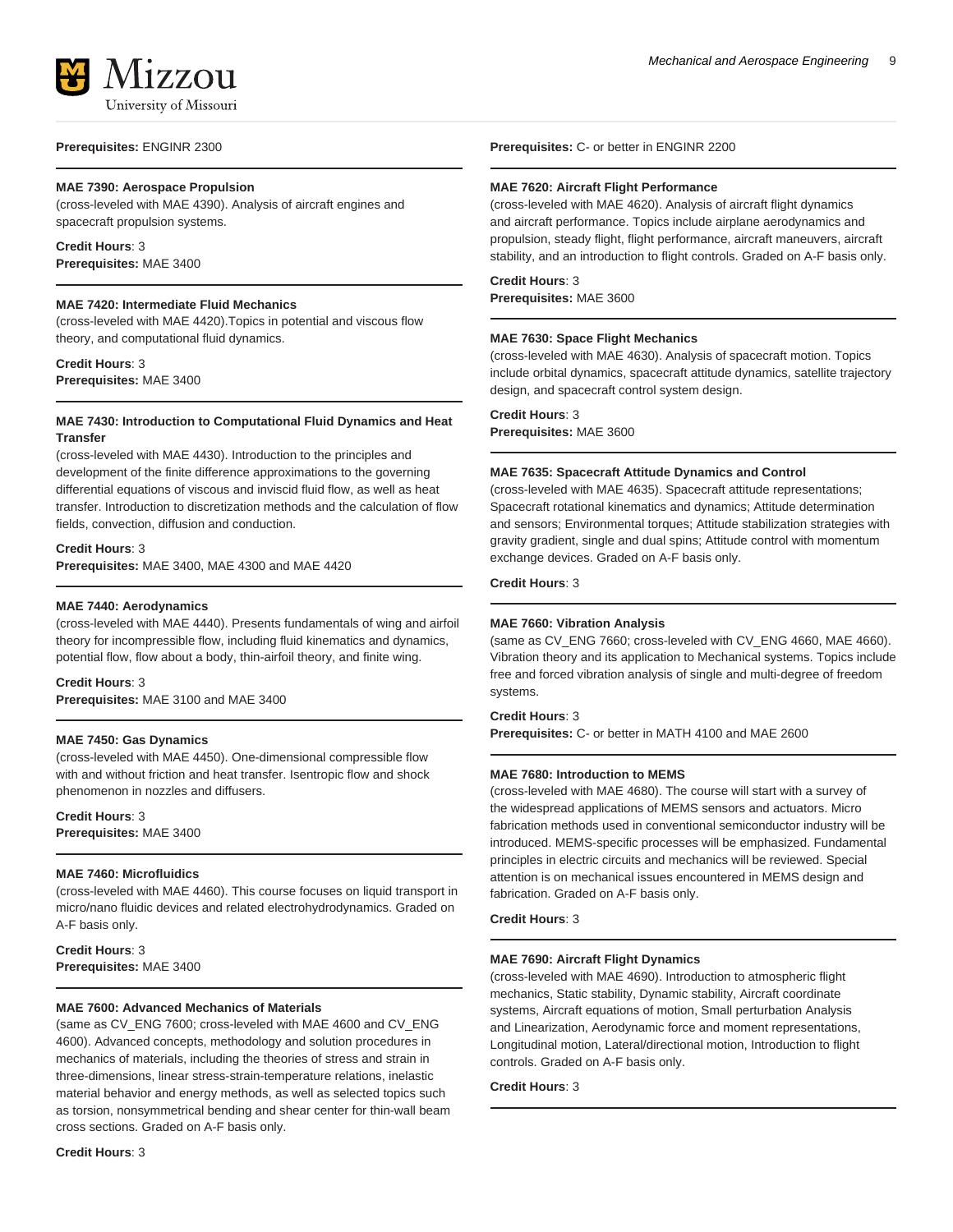### **MAE 7710: Hydraulic Control Systems**

(cross-leveled with MAE 4710). Analysis of hydraulic control components and systems. Topics include pumps, valves, actuators, and industrial and mobile control systems.

### **Credit Hour**: 1-3

**Prerequisites:** MAE 3400 and MAE 3600

### **MAE 7720: Modern Control**

(cross-leveled with MAE 4720). Analysis and design of control systems using state-space methods. Topics include controllability and observability, feedback control using pole-placement, state observers, optimal linear-quadratic feedback control, and optimal estimation. Graded on A-F basis only.

**Credit Hours**: 3 **Prerequisites:** MAE 3600

#### **MAE 7730: Mechatronics**

(cross-leveled with MAE 4730). Design of systems which require the integration of mechanical and electronic components. Topics include microcontrollers, sensors, actuators, mechanical systems, real time control system programming, and modeling of electronic and mechanical systems.

**Credit Hours**: 3 **Prerequisites:** MAE 3600

### **MAE 7750: Classical Control**

(same as ECE 7310, BIOL\_EN 7310; cross-leveled with MAE 4750, ECE 4310, BIOL\_EN 4310). Study of feedback control design based on classical continuous-time methods. Topics include performance specifications, stability analysis, root locus compensator design, and frequency domain analysis and compensator design.

### **Credit Hours**: 3

### **MAE 7910: Mechanism Design**

(cross-leveled with MAE 4910). Analysis of kinematics and dynamics of machinery. Topics include design and selection of various mechanisms. Graded on A-F basis only.

**Credit Hours**: 3

### **MAE 7930: Applied Mechanical Optimization**

(cross-leveled with MAE 4930). Introduction to mathematical programming techniques and applications to the design of mechanical systems and components.

**Credit Hours**: 3 **Prerequisites:** MAE 3100

### **MAE 7940: Aircraft Design**

(cross-leveled with MAE 4940). Conceptual design of aircraft, from initial sizing and design layout to design analysis, optimization, and trade studies. Fundamental theories for aircraft design, including sizing, aerodynamic forces, airfoil selection, wing loading, configuration layout, payloads, propulsion systems, landing gear, aerospace structures, and cost analysis. Graded A-F basis only.

**Credit Hours**: 3 **Prerequisites:** MAE 3400, MAE 3600, MAE 3600

### **MAE 8001: Advanced Topics in Mechanical and Aerospace Engineering**

Advanced Topics in Mechanical and Aerospace Engineering.

**Credit Hours**: 3

#### **MAE 8085: Problems in Mechanical and Aerospace Engineering**

Supervised investigation in mechanical and aerospace engineering to be presented in the form of a report.

**Credit Hour**: 1-99

### **MAE 8087: Graduate Seminar in Mechanical and Aerospace Engineering**

Reviews recent investigations, projects of major importance in mechanical and aerospace engineering. Graded on S/U basis only.

**Credit Hour**: 1

#### **MAE 8240: Mechanical Behavior of Materials**

This course will cover the mechanical behavior of metallic, ceramic, polymeric, and composite materials and their relationships to the underlying microstructures. Graded on A-F basis only.

### **Credit Hours**: 3

**Prerequisites:** MAE 2200 and graduate standing in engineering, or instructor's consent

### **MAE 8250: Plasma Technology for Materials Engineering**

The course is intended to give graduate students a fundamental knowledge of plasma-assisted materials processing and an understanding of state-of-the-art plasma processing technology and applications. The content is designed for graduate students from materials science, mechanical engineering, chemical engineering, electrical engineering, etc. Graded on A-F basis only.

**Credit Hours**: 3

### **MAE 8280: Finite Element Methods**

(same as CV\_ENG 8208). The concepts and fundamentals of the finite element method with applications to problems in solid and fluid mechanics.

**Credit Hours**: 3 **Prerequisites:** MAE 4280

#### **MAE 8300: Microscale Heat Transfer**

Review of existing models. Concept of thermal lagging and the secondlaw admissibility. Applications to low temperatures, thermal processing of thin-film devices; amorphous materials; advanced composites.

### **Credit Hours**: 3

**Prerequisites:** MAE 4300

#### **MAE 8311: Heat Transfer-Convection**

Principles of heat transfer by convection, review of boundary layer theory, laminar and turbulent heat transfer, temperature-dependent fluid properties, high velocity heat transfer and an introduction to mass transfer.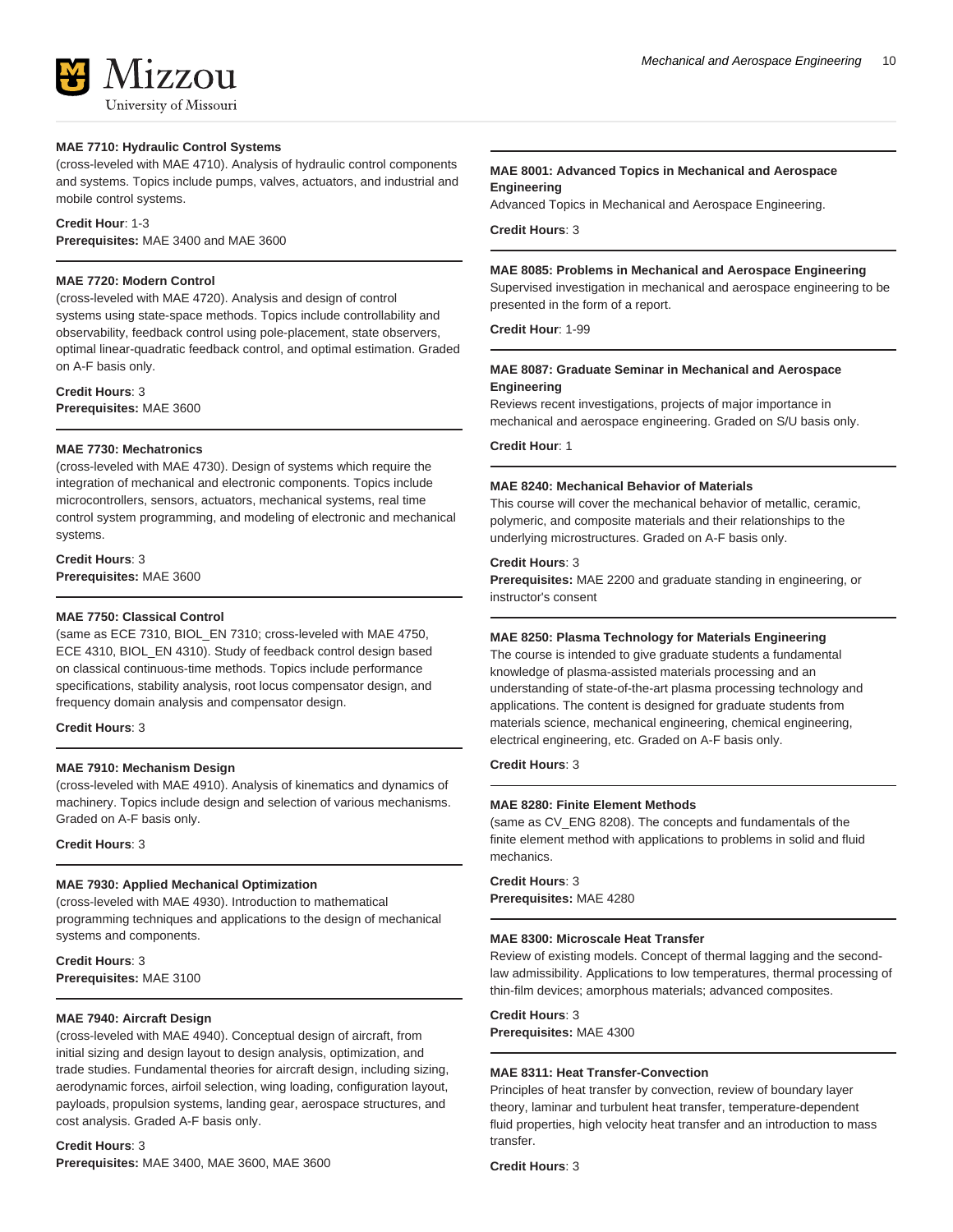

# **Prerequisites:** MAE 4300

### **MAE 8313: Heat Transfer-Conduction**

Distribution of temperature and temperature history within solids by the four essential methods of evaluation of these temperature fields.

## **Credit Hours**: 3

**Prerequisites:** MAE 4300

### **MAE 8315: Multiphase Heat Transfer**

Fundamentals and application of heat and mass transfer and fluid flow with phase change; melting and solidification, sublimation and vapor deposition, condensation, evaporation, nucleate and film boiling, twophase flow. Graded on A-F basis only.

**Credit Hours**: 3 **Prerequisites:** MAE 4300

### **MAE 8320: Continuum Mechanics**

(same as CV\_ENG 8320). Introductory course in the mechanics of continuous media. Basic concepts of stress, strain, constitutive relationships; conservation laws are treated using Cartesian tensor notation. Examples from both solid and fluid mechanics investigated.

**Credit Hours**: 3 **Prerequisites:** MAE 3400, MATH 4100, ENGINR 2200

### **MAE 8330: Theory of Elasticity**

(same as CV\_ENG 8330). Stress and strain at a point. General equations of elasticity. Plane stress, plain strain problems; torsion of prismatic bars. Energy methods.

### **Credit Hours**: 3

### **MAE 8332: Thermal Stresses**

General equations of thermoelasticity, Constitutive equations of thermoelastoplasticity; Analytical and numerical analyses of thermal stresses in bars, beams, 3D media, 2D plane stress and strain media, cylinders, and spheres. Graded on A-F basis only.

### **Credit Hours**: 3

**Prerequisites:** MAE 4300, or instructor's consent **Recommended:** MAE 8330

### **MAE 8340: Theory of Plates and Shells**

(same as CV\_ENG 8340). Rectangular and circular plates. Variational methods in the analysis of plates and shells. Plates of unusual shape. Shear deformation effects. Large deformation analysis. Analysis of cylindrical shells.

**Credit Hours**: 3

### **MAE 8350: Theory of Elastic Stability**

(same as CV\_ENG 8350). Buckling of Columns, frames, arches and other structural systems. Kinematic approach to stability. Large deflections. Energy approach to buckling. Plate and shell buckling. Inelastic buckling of columns. Creep buckling.

**Credit Hours**: 3

### **MAE 8360: Theory of Plasticity**

(same as CV\_ENG 8360). Plastic yield conditions and stress-strain relations. Behavior of elastic-perfectly plastic members. Plain strain in plastic members.

### **Credit Hours**: 3

**Prerequisites:** MAE 8330 or instructor's consent

### **MAE 8380: Advanced Thermodynamics**

Advanced topics from classical thermodynamics.

**Credit Hours**: 3 **Prerequisites:** MAE 4380

### **MAE 8392: Dynamics of Structures**

(same as CV\_ENG 8392). Study of the dynamic behavior of structures. Analysis of equivalent lumped parameter systems for the design of structures in a dynamic environment.

### **Credit Hours**: 3

**Prerequisites:** CV\_ENG 8390 or equivalent, proficiency in digital computer programming, or instructor's consent

### **MAE 8420: Computational Heat Transfer and Fluid Dynamics**

Introduction to numeric analysis techniques applied to heat transfer and fluid dynamics problems. Coverage will include, the development of discretiization equations for the control volume approach and solution strategies of those equations. Results from numeric simulations will be compared with close form analytic solutions and commercial numeric code output.

### **Credit Hours**: 3

### **MAE 8430: Introduction to Two Phase Flow**

An introduction to the analysis of the mechanics and transport processes in two phase flows.

**Credit Hours**: 3 **Prerequisites:** MAE 3400

### **MAE 8450: Introduction to Turbulence**

An introduction to the physical phenomena of turbulence, supported by mathematical and statistical descriptions. Especially appropriate for engineers involved in research of momentum, heat, and mass transport.

**Credit Hours**: 3 **Prerequisites:** MAE 4420

### **MAE 8460: Heat Pipes**

Physics and interfacial phenomena, fundamentals of phase change heat transfer, mechanisms and heat transfer limitations of heat pipes, heat pipe fabrication and applications. Graded on A-F basis only.

**Credit Hours**: 3

## **Prerequisites:** MAE 4300

### **MAE 8510: Manufacturing Design**

Design for manufacture methods, their capabilities and applications. Design of intelligent manufacturing systems using sensory systems and artificial intelligence techniques.